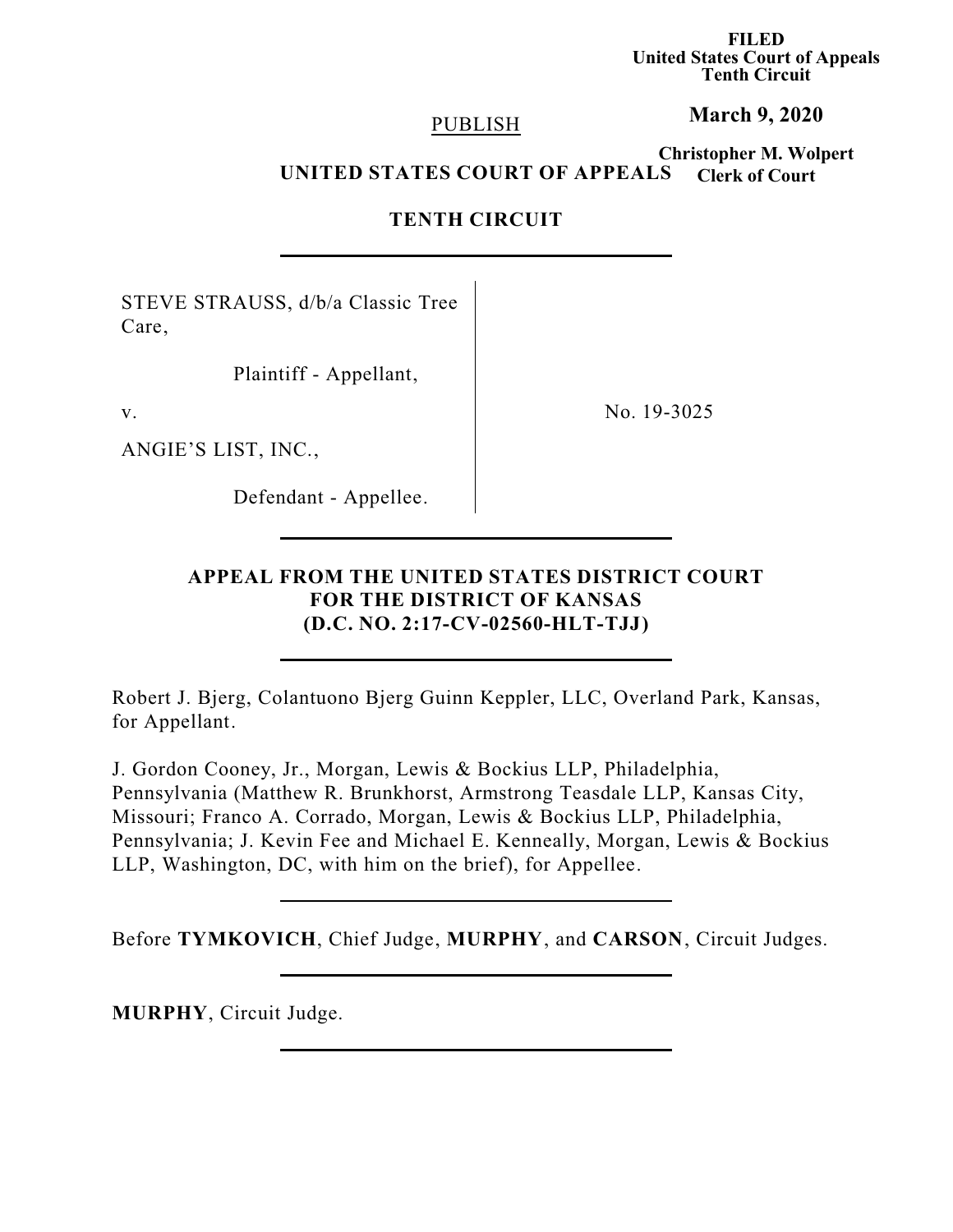## **I. INTRODUCTION**

Plaintiff, Steve Strauss, brought claims against Defendant, Angie's List, Inc., alleging violations of the Lanham Act. Strauss appeals from an order of the district court dismissing his complaint on the basis that it fails to identify any statements made by Angie's List that qualify as commercial advertising or promotion within the meaning of the Lanham Act's false advertising provision. *See* 15 U.S.C. § 1125(a)(1)(B). He maintains the district court erred by analyzing his claims under the test adopted by this court in *Proctor & Gamble Co. v. Haugen*, 222 F.3d 1262, 1273 (10th Cir. 2000) (adopting a four-part test for determining what constitutes commercial advertising or promotion).

Exercising jurisdiction under 28 U.S.C. § 1291, we **affirm** the dismissal of Strauss's Lanham Act claims.

### **II. BACKGROUND**

During the relevant period,<sup>1</sup> Strauss owned a tree trimming/removal business called Classic Tree Care ("Classic"). Defendant Angie's List is an internet-based consumer ratings forum on which fee-paying members can view and share reviews of local businesses. According to Strauss, the membership

<sup>&</sup>lt;sup>1</sup>We provide only a summary of the factual background of the parties' dispute. The district court's orders contain a complete recitation of the factual allegations in Strauss's complaint. *See Strauss v. Angie's List, Inc.*, No. 2:17-CV-02560, 2019 WL 399910, \*1-2 (D. Kan. Jan. 31, 2019); *Strauss v. Angie's List, Inc.*, No. 2:17-CV-02560, 2018 WL 5722561, \*2-4 (D. Kan. Nov. 1, 2018).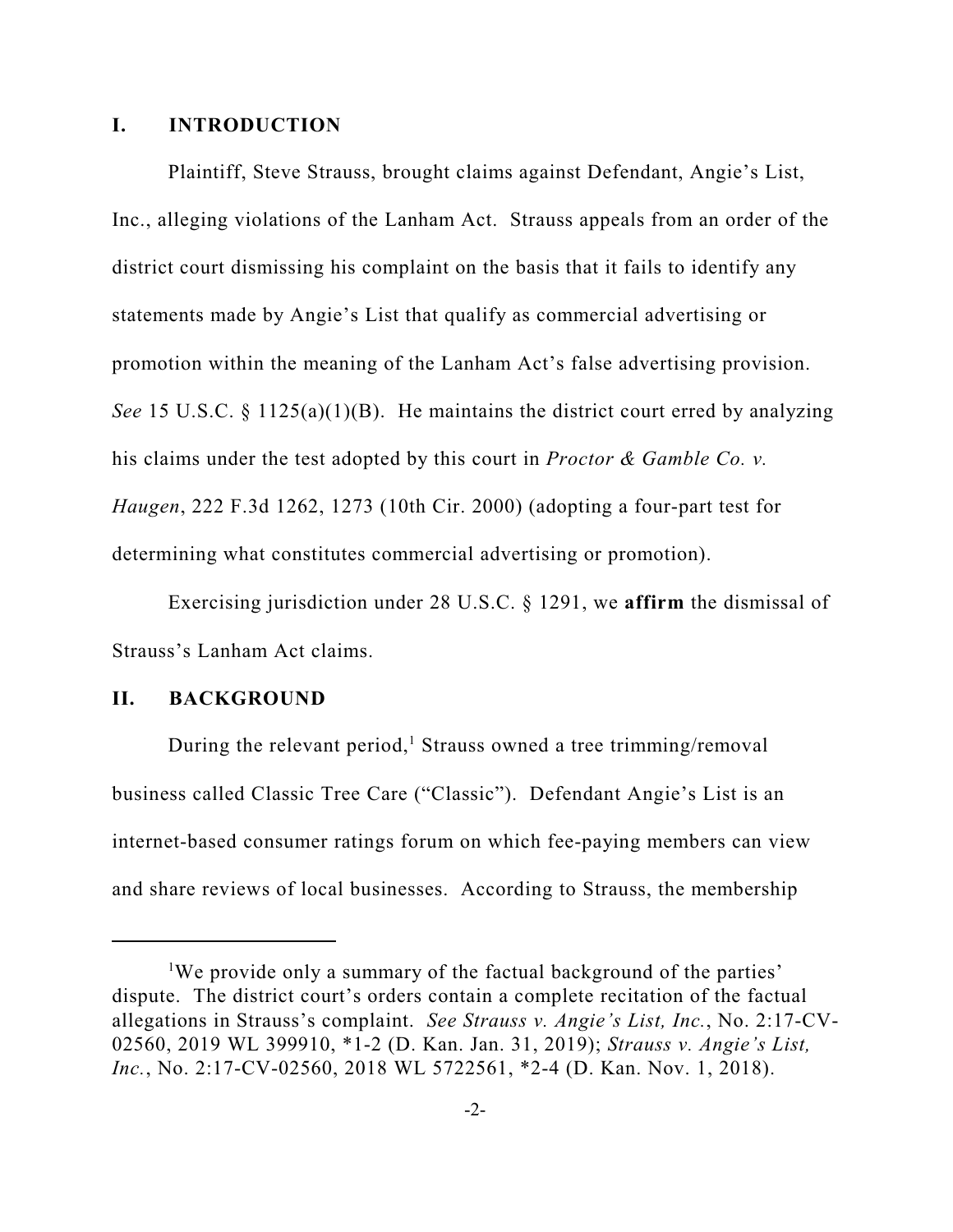agreement between Angie's List and its members leads members to believe that businesses are ranked by Angie's List according to unedited consumer commentaries and endorsements when, in reality, the order in which businesses are ranked is actually based on the amount of advertising the business buys from Angie's List. He alleges businesses are told they will be ranked more favorably on the website if they pay advertising and referral fees to Angie's List.

According to Strauss, from 2005 to 2016 he paid \$200,000 in advertising services fees and coupon retention percentages to Angie's List "in an effort to appear higher" in search results. The business relationship between Strauss and Angie's List, however, began to sour in 2013. Strauss alleges he failed to appear in search results for a three-month period and then was "buried" in search-result listings even though he had numerous favorable reviews and a high rating from consumers.

In September 2017, Strauss filed a putative class action lawsuit against Angie's List, raising allegations that Angie's List engaged in false advertising in violation of § 45(a) of the Lanham Act, 15 U.S.C. § 1125. He also alleged violations of the Kansas Consumer Protection Act ("KCPA"), Kan. Stat. Ann. §§ 50-626 to 50-627. He supported these claims with assertions Angie's List published false and misleading statements of fact about him and his business on its website. Angie's List moved to dismiss Strauss's complaint on multiple

-3-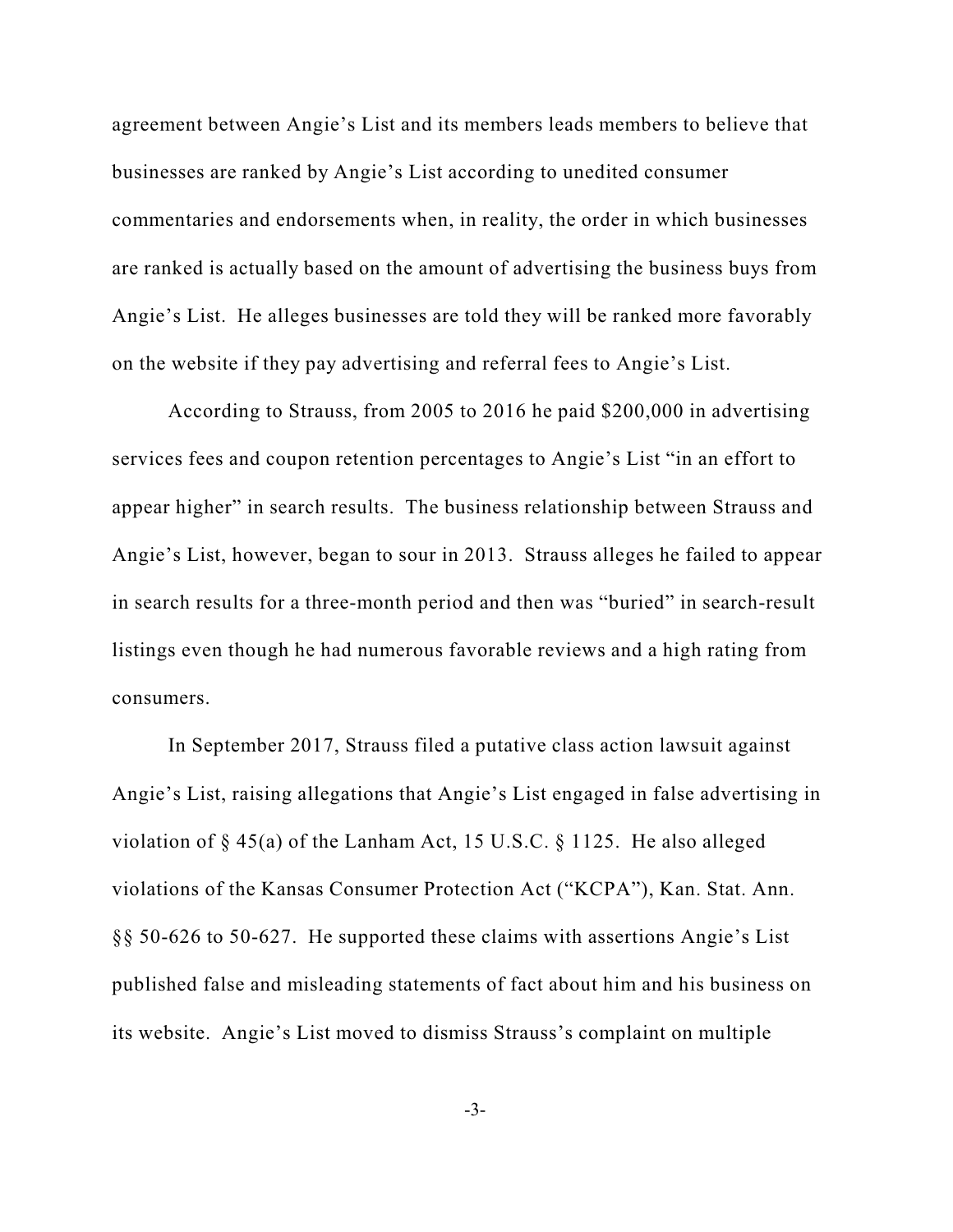grounds, asserting, *inter alia*, the claims were time barred and the complaint failed to plausibly plead essential elements of the claims. The district court granted the motion as to nearly all of Strauss's claims, concluding the majority were time barred either under the doctrine of laches or under the state statute of limitations. *Strauss v. Angie's List, Inc.*, No. 2:17-CV-02560, 2018 WL 5722561, \*11 (D. Kan. Nov. 1, 2018); *see also Petrella v. Metro-Goldwyn-Mayer, Inc.*, 572 U.S. 663, 678 n.15 (2014) (noting the Lanham Act does not contain a statute of limitations but "expressly provides for defensive use of equitable principles, including laches" (quotation omitted)). The only claims not time-barred were based on statements Angie's List made on its website in 2016 (the "2016 Website Statements"). *Strauss,* 2018 WL 5722561, at \*11. As to those claims, the district court concluded Strauss failed to plausibly plead that the statements were made in connection with "commercial advertising or promotion," an essential element of his Lanham Act claims. *Id*. at \*14. The court also dismissed the KCPA claims because Strauss did not plausibly plead the required elements of reliance or causation.<sup>2</sup> *Id*. at \*15.

Strauss filed a motion pursuant to Fed. R. Civ. P. 59(e) asking the district court to amend or alter its judgment. In the motion, he argued the district court

<sup>&</sup>lt;sup>2</sup>The district court also denied Strauss's request for leave to amend his complaint, concluding amendment would be futile. *Strauss*, 2018 WL 5722561, at  $*16.$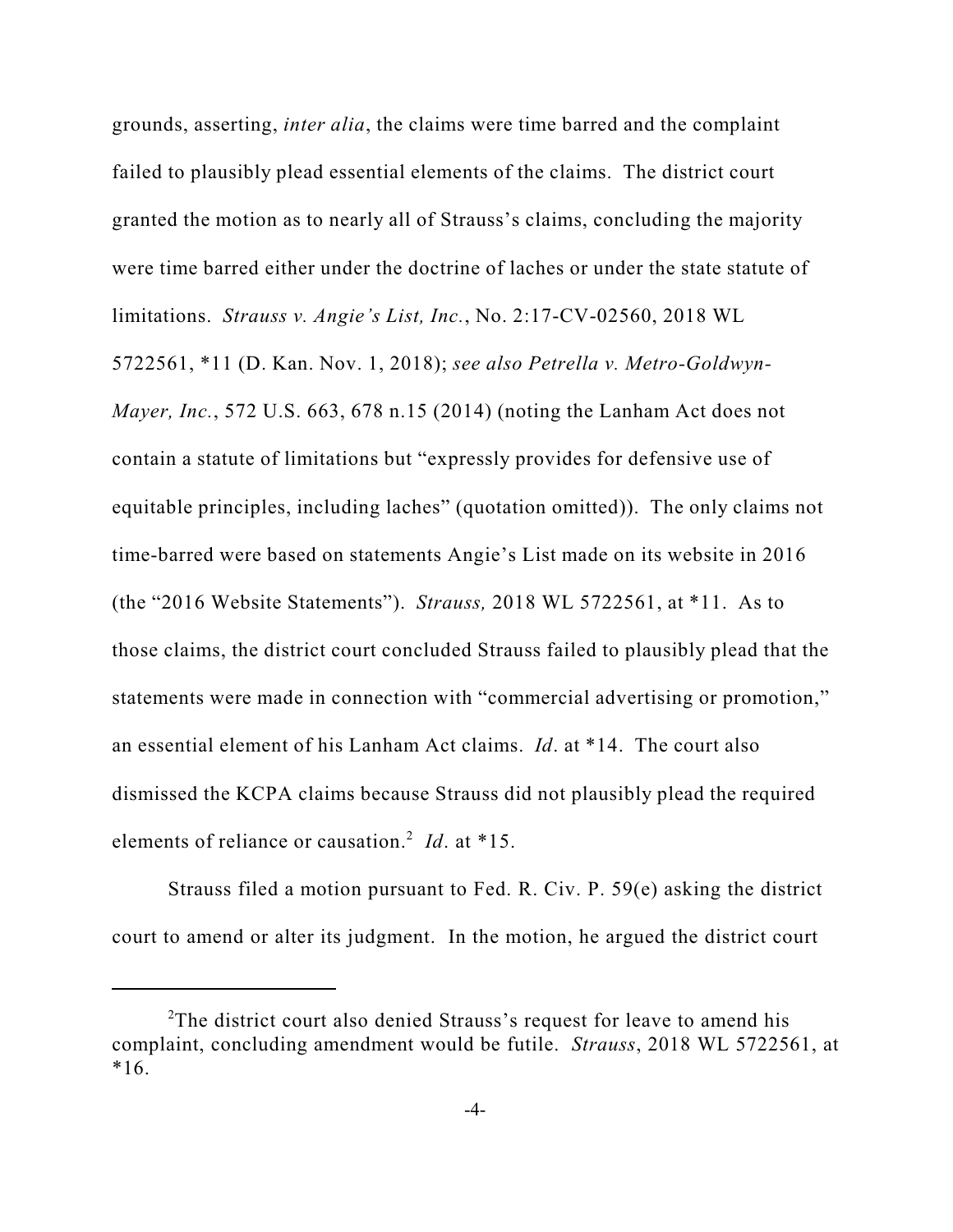erred in determining his Lanham Act claims were barred by the doctrine of laches and that he failed to plausibly allege Angie's List made representations for the purposes of influencing consumers to buy Angie's List's goods or services. Strauss also challenged the court's determination that he had waived any argument based on a continuing violations theory. The district court denied the motion in an unpublished order. *Strauss v. Angie's List, Inc.*, No. 2:17-CV-02560, 2019 WL 399910, \*1 (D. Kan. Jan. 31, 2019).

#### **III. Discussion**

As an initial matter, it is necessary to identify the scope of this appeal because many of the issues resolved by the district court are not before this court. In his opening brief, Strauss identifies the sole issue presented on appeal as whether he has plausibly pled that the alleged false representations made by Angie's List induced consumers to buy Angie's List's goods or services. He specifically states that he is not challenging the dismissal of either his KCPA claims or the Lanham Act claims that were dismissed as untimely. Thus, the only question before us is slightly narrower than articulated by Strauss. We will address only whether he has pleaded facially plausible Lanham Act claims based on the 2016 Website Statements.<sup>3</sup>

<sup>&</sup>lt;sup>3</sup>Strauss also attempts to raise a vicarious liability argument that was not presented to the district court. Generally, this court does not consider arguments (continued...)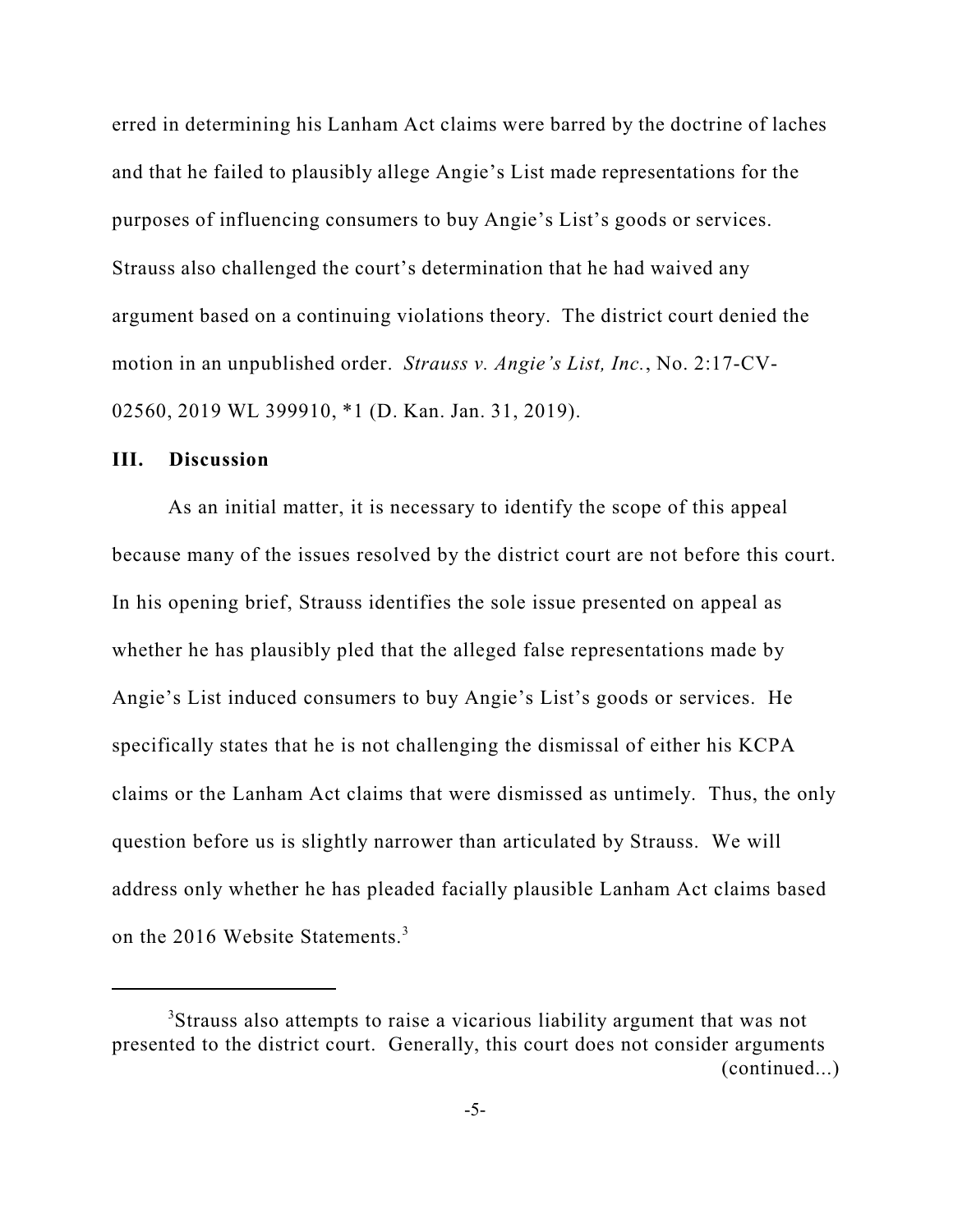We review de novo a district court's dismissal of a complaint for failure to state a claim. *Doe v. Woodard*, 912 F.3d 1278, 1299 (10th Cir. 2019). To survive a Rule 12(b)(6) motion to dismiss, a plaintiff's complaint must allege sufficient facts "to state a claim to relief that is plausible on its face." *Bell Atl. Corp. v. Twombly*, 550 U.S. 544, 570 (2007). Under the applicable standard, a claim is facially plausible "when the plaintiff pleads factual content that allows the court to draw the reasonable inference that the defendant is liable for the misconduct alleged." *Ashcroft v. Iqbal*, 556 U.S. 662, 678 (2009). "The court's function on a Rule 12(b)(6) motion is not to weigh potential evidence that the parties might present at trial, but to assess whether the plaintiff's . . . complaint alone is legally sufficient to state a claim for which relief may be granted. We accept all well-pled factual allegations as true and view these allegations in the light most favorable to the nonmoving party." *Peterson v. Grisham*, 594 F.3d 723, 727 (10th Cir. 2010) (quotation and citation omitted).

The only Lanham Act claims not time-barred are based on three statements Angie's List made on its website in 2016. According to allegations in Strauss's

 $\frac{3}{2}$ (...continued)

raised for the first time on appeal. *Singleton v. Wulff*, 428 U.S. 106, 120 (1976). Because Strauss has not addressed whether we should exercise discretion to address these arguments, we conclude they are not properly before us. *Lyons v. Jefferson Bank & Trust*, 994 F.2d 716, 720-22 (10th Cir. 1993) (discussing the "unusual circumstances" in which discretion should be exercised in favor of considering issues not passed on below).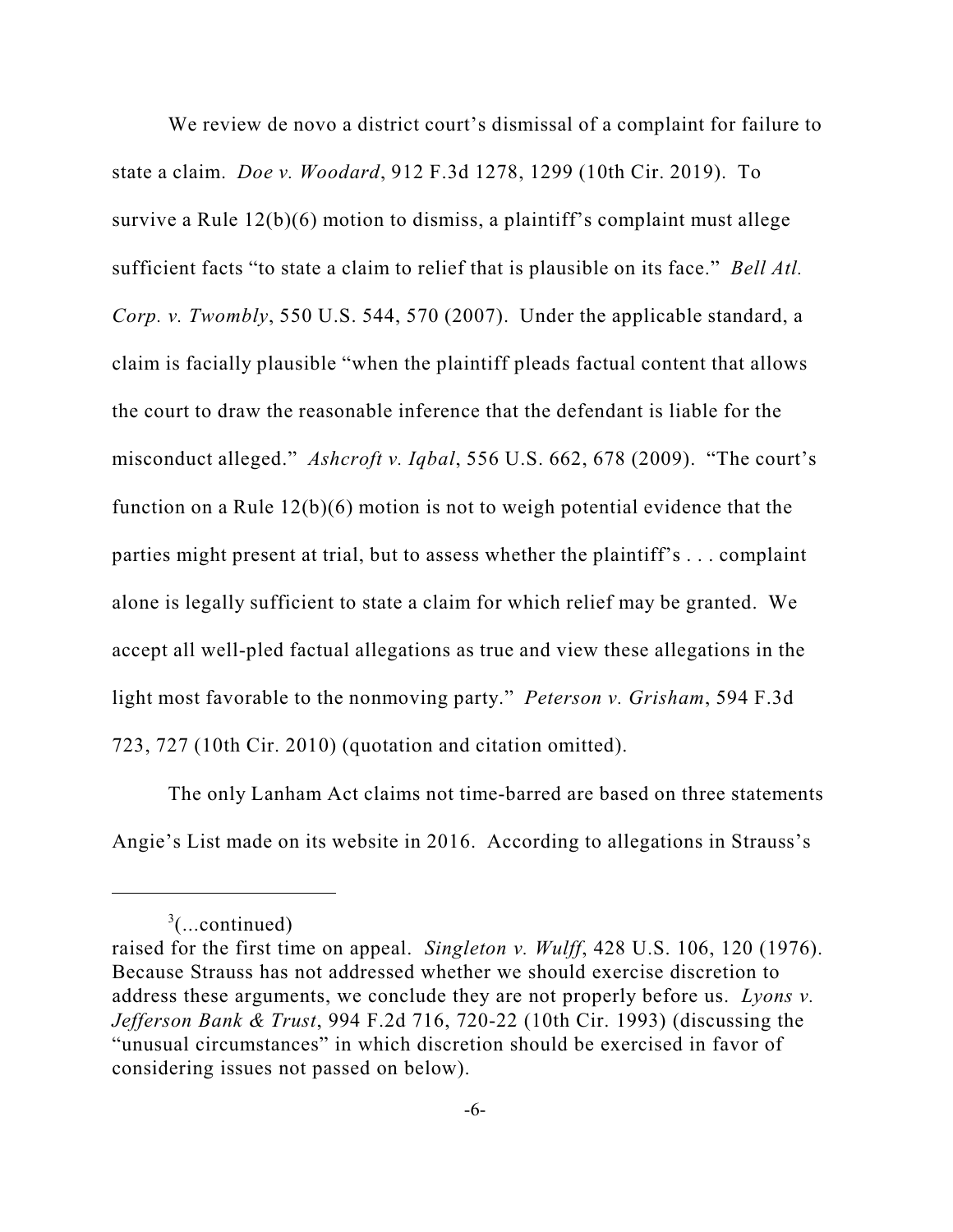complaint, Angie's List stated that his business (1) had no consumer ratings or reviews; (2) had not met the criteria set by Angie's List for inclusion on its website; and (3) had no local offers to extend to consumers. To prevail on Lanham Act claims arising from these statements, Strauss must show "(1) that [Angie's List] made material false or misleading representations of fact in connection with the commercial advertising or promotion of its product; (2) in commerce; (3) that are either likely to cause confusion or mistake as to (a) the origin, association or approval of the product with or by another, or (b) the characteristics of the goods or services; and (4) injure the plaintiff." *Sally Beauty Co., Inc. v. Beautyco, Inc.*, 304 F.3d 964, 980 (10th Cir. 2002) (quotation omitted). The district court concluded Strauss failed to plausibly plead the first of these requirements because he could not show the statements were made in connection with the commercial advertising or promotion of Angie's List's products.

This court has adopted a four-part test to determine whether a statement qualifies as "commercial advertising or promotion" for purposes of a Lanham Act false advertising claim. To constitute commercial advertising or promotion under  $\S$  43(a)(1)(B) of the Lanham Act, the statements identified by Strauss "must be: (1) commercial speech; (2) by a defendant who is in commercial competition with plaintiff; (3) for the purpose of influencing consumers to buy defendant's goods

-7-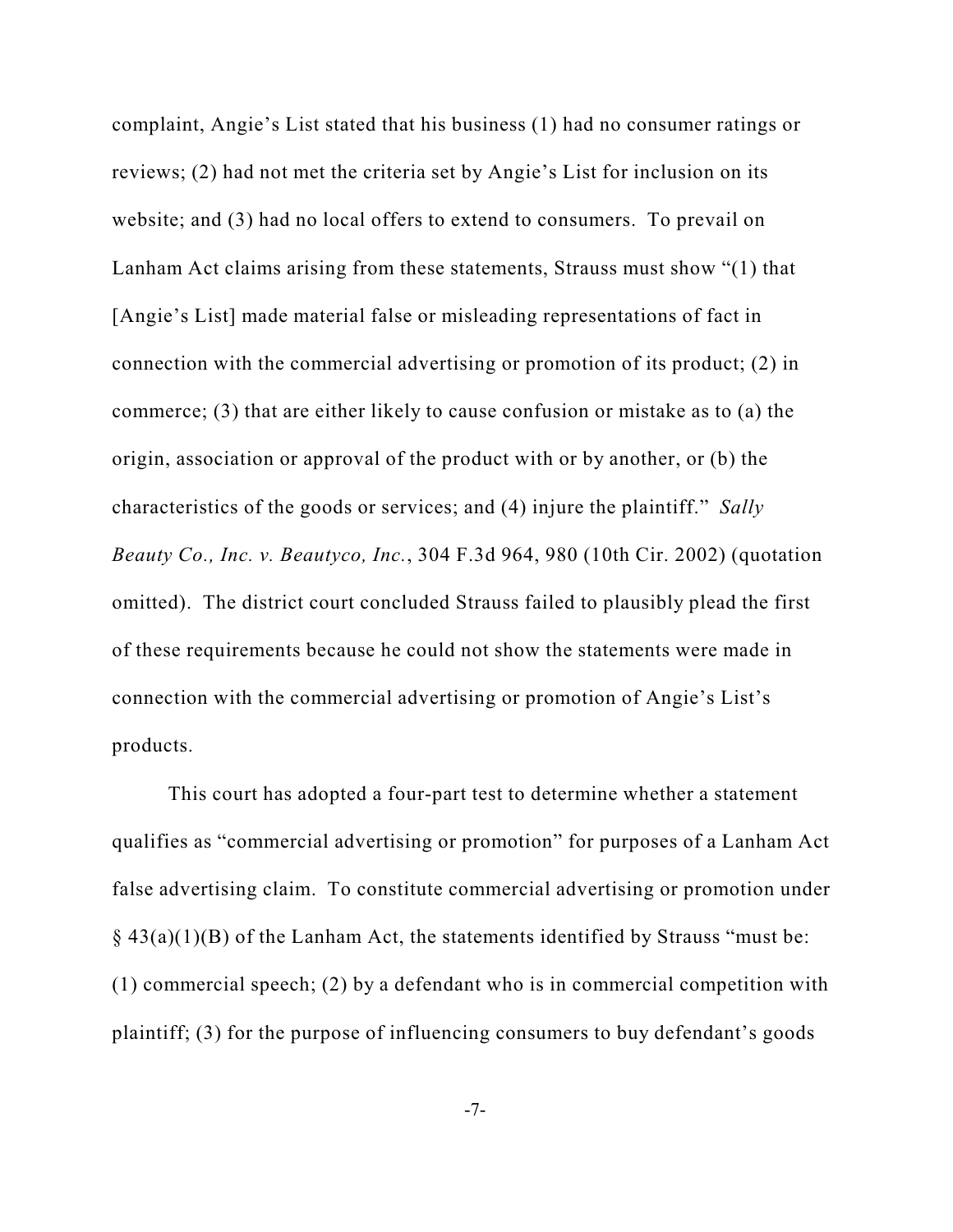or services . . . [and] (4) must be disseminated sufficiently to the relevant purchasing public to constitute 'advertising' or 'promotion' within that industry." *Proctor & Gamble Co.*, 222 F.3d at 1273-74 (adopting a test first set out in *Gordon & Breach Sci. Publishers, S.A. v. Am. Inst. of Physics*, 859 F. Supp.

1521, 1535-36 (S.D.N.Y. 1994)). The district court concluded Strauss's complaint failed to plausibly allege that the 2016 Website Statements were made for the purpose of influencing consumers to buy Angie's List's goods or services. At best, the court concluded, it could be reasonably inferred that the statements were made to influence consumers to purchase goods and services from a tree care business other than the one owned by Strauss. On appeal, Strauss does not argue Angie's List made the 2016 Website Statements in an attempt to influence consumers to purchase goods and services from Angie's List or that the district court misapplied the *Proctor & Gamble* test as to those three statements.<sup>4</sup>

<sup>4</sup> In his opening brief, Strauss expressly states the following: "[T]he district court dismissed all of the plaintiff's Lanham Act claims that arose prior to September 22, 2015 on the basis that they were time-barred by laches. Plaintiff Strauss is not appealing that part of the district court's order of dismissal." The district court expressly ruled that all the Lanham Act claims except those based on the three 2016 Website Statements are barred by laches. In an argument directly at odds with the concession in his opening brief, Strauss relies solely on statements other than the 2016 Website Statements to support his contention that Angie's List made misrepresentations that influenced consumers to purchase services *from Angie's List*. Accordingly, we conclude those arguments are waived and decline to address them. *See United States v. Zubia-Torres*, 550 F.3d 1202, 1205 (10th Cir. 2008) ("[W]aiver is accomplished by intent . . . ." (quotation (continued...)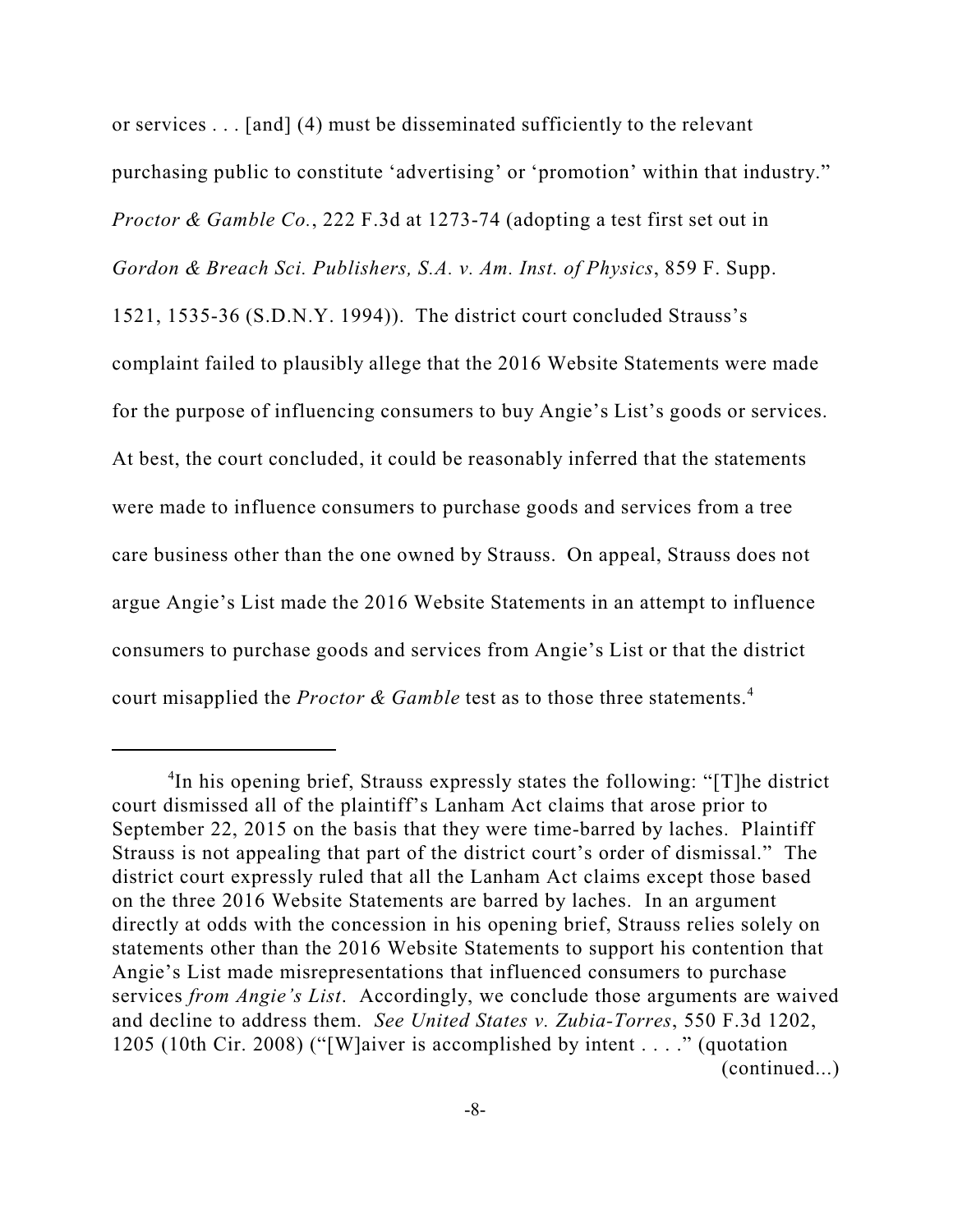Instead, he challenges the continued viability of the 2000 *Proctor & Gamble* test in light of the Supreme Court's 2014 decision in *Lexmark International, Inc. v. Static Control Components, Inc.*, 572 U.S. 118 (2014).

In *Lexmark*, the Supreme Court addressed the question of whether the plaintiff had statutory standing to sue the defendant for alleged false advertising in violation of the Lanham Act. 572 U.S. at 128. The Court rejected all three standing tests used by the federal circuit courts, including one requiring the plaintiff to be a direct competitor of the defendant. *Id*. at 134-37. Strauss argues *Lexmark*'s holding altered the *Proctor & Gamble* test by eliminating the requirements that the challenged statements be made by a defendant in commercial competition with the plaintiff<sup>5</sup> and that the statements be made for

<sup>4</sup> (...continued)

omitted)). Strauss does not advance any argument that the 2016 Website Statements were made for the purpose of influencing consumers to buy Angie's List's goods or services.

<sup>5</sup> In cases decided after *Lexmark*, both the Fourth and Sixth Circuit Courts of Appeals have adopted only three prongs of the *Gordon & Breach* test, discarding the requirement that the defendant "be in commercial competition with the plaintiff." *Handsome Brook Farm, LLC v. Humane Farm Animal Care, Inc.*, 700 F. App'x 251, 256-57 (4th Cir. 2017); *Grubbs v. Sheakley Group, Inc*., 807 F.3d 785, 801 (6th Cir. 2015) (declining "to adopt the requirement that the parties be in competition" because the Lanham Act "nowhere requires such a showing"). The Fourth Circuit reasoned that post-*Lexmark*, the competitive relationship between the parties is relevant to standing, not "whether a communication is advertising." *Handsome Brook Farm, LLC*, 700 F. App'x at 256. In his opening brief, Strauss makes the unsupported assumption that *Lexmark* "clearly eliminates prong number two" from the *Proctor & Gamble* test. But, as we conclude, *infra*, (continued...)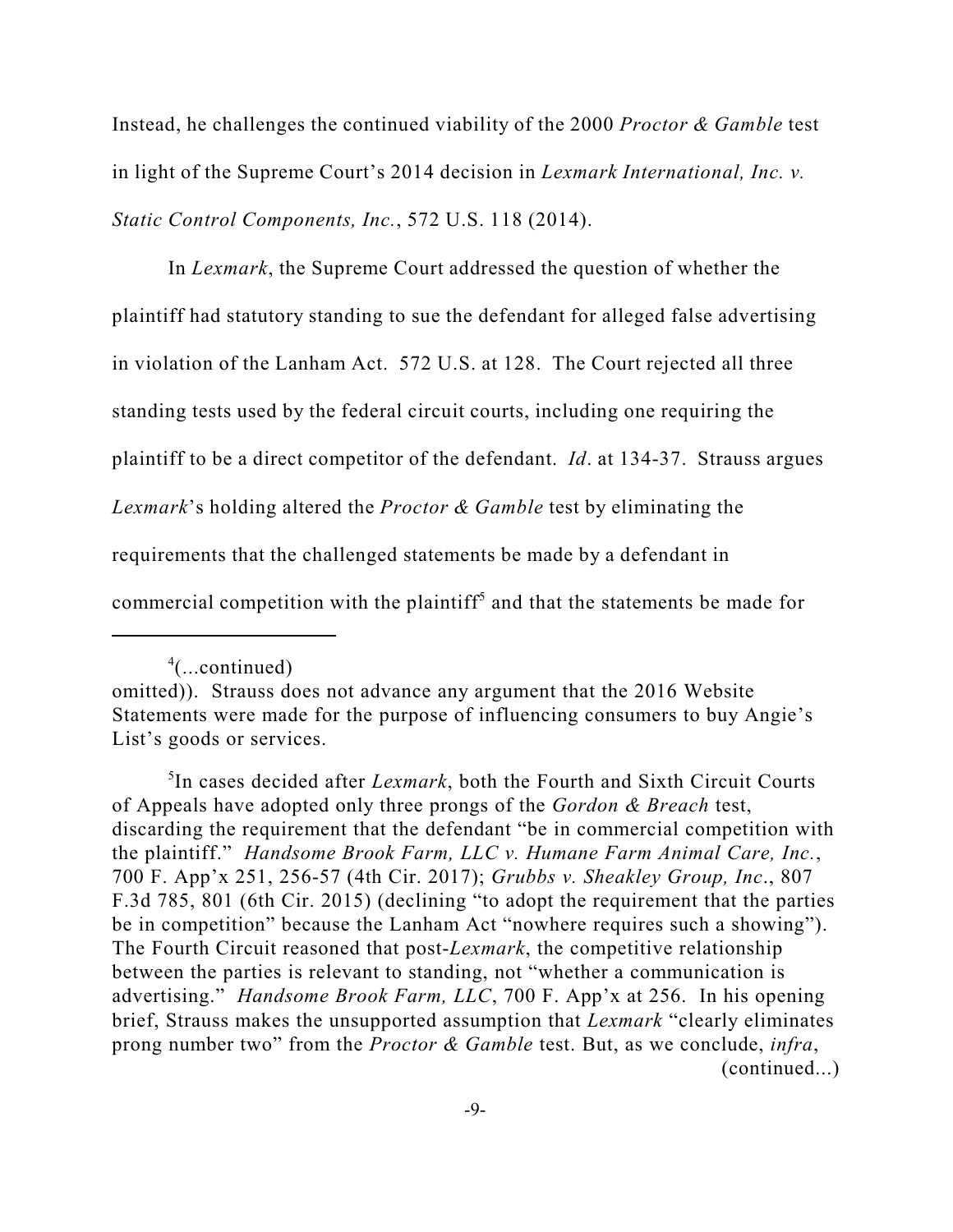the purpose of influencing consumers to buy *defendant's* goods or services. The answer as to whether *Lexmark* abrogated the *Proctor and Gamble* test for determining what constitutes commercial advertising is answered by the *Lexmark* decision itself. In *Lexmark*, the Supreme Court expressly declined to address whether the plaintiff's representations were commercial advertising or promotion, stating:

Lexmark contends that [Plaintiff's] allegations failed to describe "commercial advertising or promotion" within the meaning of 15 U.S.C.  $\S 1125(a)(1)(B)$ . That question is not before us, and we express no view on it. We assume without deciding that the communications alleged by [Plaintiff] qualify as commercial advertising or promotion.

572 U.S. at 123 n.1. Instead, *Lexmark* addressed only the question of statutory

standing, *id*. at 128, an issue not presented in this appeal.

The *Proctor & Gamble* test aids the courts in determining whether particular representations constitute "commercial advertising or promotion," as required by the Lanham Act. 15 U.S.C. § 1125(a)(1)(B); *see also Proctor & Gamble*, 222 F.3d at 1273. The *Lexmark* Court specifically declined to address the question of whether the defendant's communications were commercial

 $5$ (...continued)

the *Proctor & Gamble* test has not been abrogated by *Lexmark*. Even if an argument could be made that the standing holding in *Lexmark* cannot be reconciled with the second prong of the *Proctor & Gamble* test, that issue is not properly before this panel.